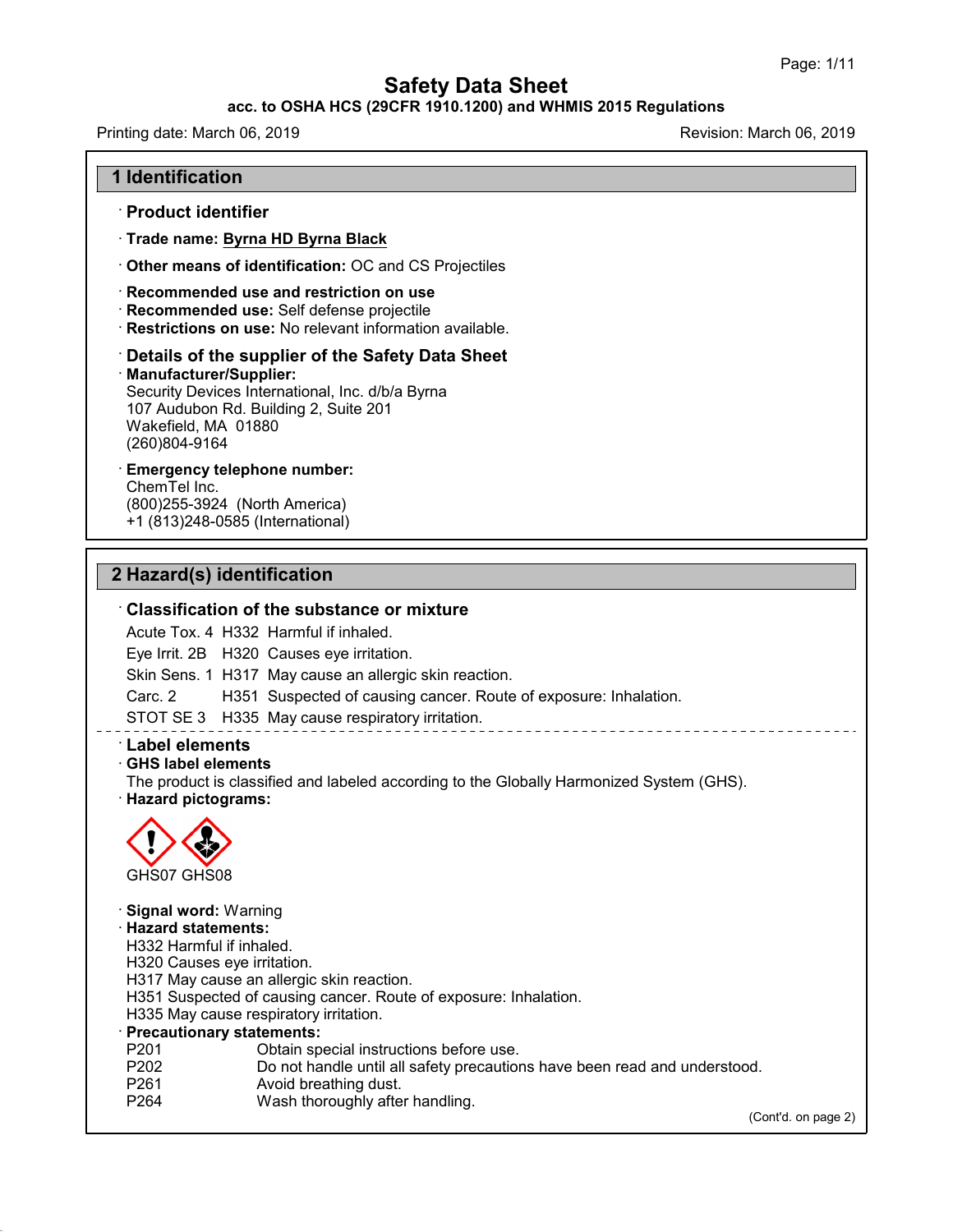## **acc. to OSHA HCS (29CFR 1910.1200) and WHMIS 2015 Regulations**

Printing date: March 06, 2019 **Printing date: March 06, 2019** Revision: March 06, 2019

**Trade name: Byrna HD Byrna Black**

|                  | (Cont'd. of page 1)                                                                                    |
|------------------|--------------------------------------------------------------------------------------------------------|
| P <sub>271</sub> | Use only outdoors or in a well-ventilated area.                                                        |
| P272             | Contaminated work clothing must not be allowed out of the workplace.                                   |
| P <sub>280</sub> | Wear protective gloves/protective clothing/eye protection.                                             |
| P302+P352        | If on skin: Wash with plenty of soap and water.                                                        |
| P304+P340        | IF INHALED: Remove person to fresh air and keep comfortable for breathing.                             |
|                  | P305+P351+P338 IF IN EYES: Rinse cautiously with water for several minutes. Remove contact lenses, if  |
|                  | present and easy to do. Continue rinsing.                                                              |
| P308+P313        | IF exposed or concerned: Get medical advice/attention.                                                 |
| P312             | Call a poison center/doctor if you feel unwell.                                                        |
| P333+P313        | If skin irritation or rash occurs: Get medical advice/attention.                                       |
| P337+P313        | If eye irritation persists: Get medical advice/attention.                                              |
| P363             | Wash contaminated clothing before reuse.                                                               |
| P403+P233        | Store in a well-ventilated place. Keep container tightly closed.                                       |
| P405             | Store locked up.                                                                                       |
| P <sub>501</sub> | Dispose of contents/container in accordance with local/regional/national/international<br>regulations. |
|                  | Other hazards There are no other hazards not otherwise classified that have been identified.           |

## **3 Composition/information on ingredients**

#### · **Chemical characterization: Mixtures**

| Components:               |                                                                                                                                                                                                                               |         |
|---------------------------|-------------------------------------------------------------------------------------------------------------------------------------------------------------------------------------------------------------------------------|---------|
|                           | 21645-51-2 aluminium hydroxide                                                                                                                                                                                                | 60-80%  |
| 9005-25-8 Starch          | Combustible Dust                                                                                                                                                                                                              | 10-30%  |
| 14807-96-61               | Talc (Mg3H2(SiO3)4)                                                                                                                                                                                                           | < 10%   |
|                           | 8023-77-6 Oleoresin Capsicum<br>(1) Acute Tox. 4, H302; Skin Irrit. 2, H315; Eye Irrit. 2A, H319; STOT SE 3, H335                                                                                                             | $< 5\%$ |
|                           | 1333-86-4 Carbon black<br>Carc. 2, H351                                                                                                                                                                                       | $< 5\%$ |
|                           | 2698-41-1 [(2-chlorophenyl)methylene]malononitrile<br>→ Acute Tox. 3, H301; Acute Tox. 2, H330<br>→ Acute Tox. 3, H301; Acute Tox. 2, H330<br>→ Skin Irrit. 2, H315; Eye Irrit. 2A, H319; Skin Sens. 1, H317; STOT SE 3, H335 | $<$ 2%  |
|                           | 2444-46-4 N-vanilly Inonanamide<br>Skin Irrit. 2, H315; Eye Irrit. 2A, H319; Skin Sens. 1, H317; STOT SE 3, H335                                                                                                              | $< 1\%$ |
| · Additional information: |                                                                                                                                                                                                                               |         |

For the listed ingredient(s), the identity and/or exact percentage(s) are being withheld as a trade secret. For the wording of the listed Hazard Statements, refer to section 16.

## **4 First-aid measures**

## · **Description of first aid measures**

# · **General information:**

48.0

Information is only applicable to product contents, and not to product as normally supplied. This information is applicable to damaged, leaking, or spilled product as contact with contents is possible under these conditions.

(Cont'd. on page 3)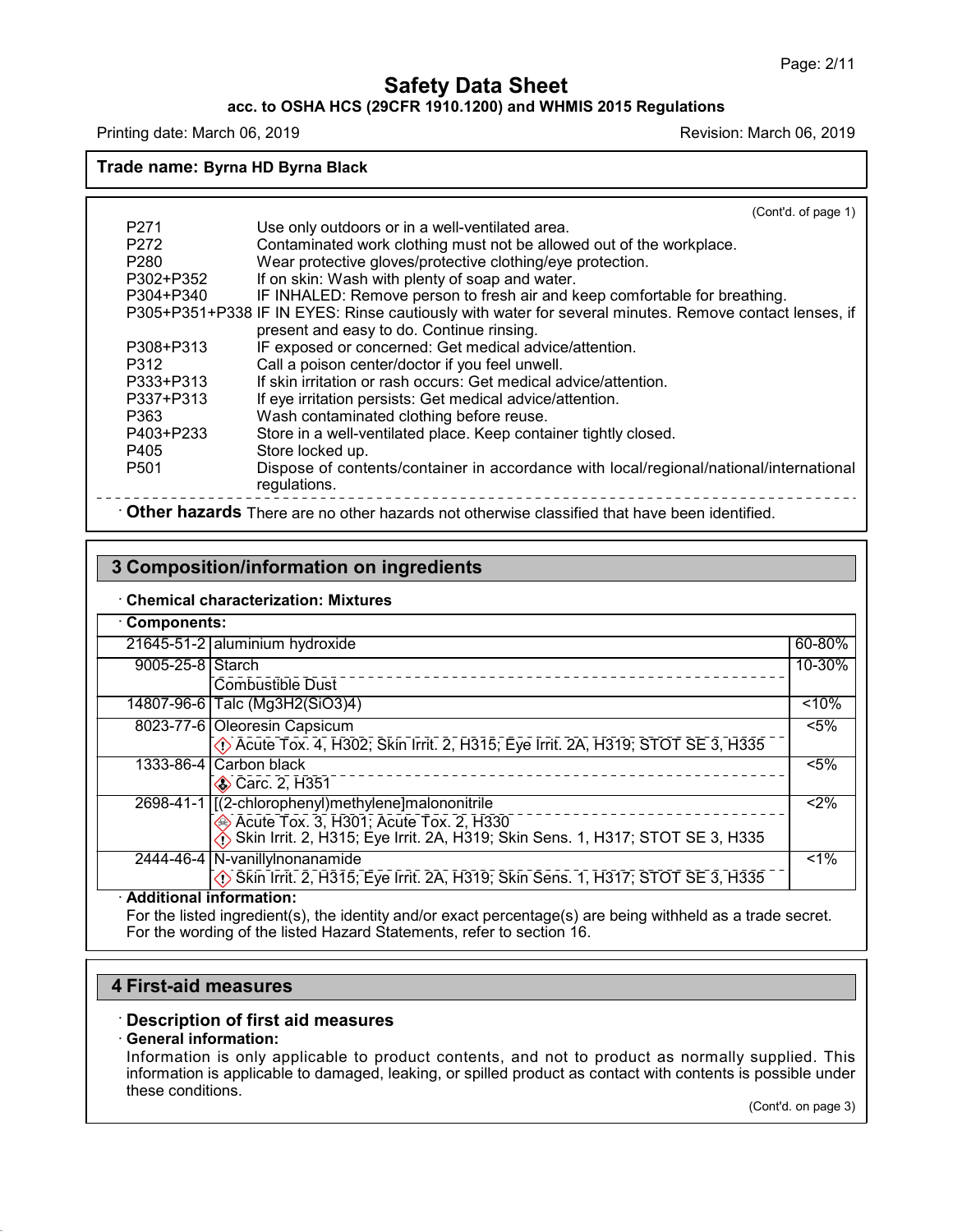## **acc. to OSHA HCS (29CFR 1910.1200) and WHMIS 2015 Regulations**

Printing date: March 06, 2019 **Printing date: March 06, 2019** 

| Trade name: Byrna HD Byrna Black                                                                                               |
|--------------------------------------------------------------------------------------------------------------------------------|
| (Cont'd. of page 2)                                                                                                            |
| · After inhalation:                                                                                                            |
| Remove victim to fresh air. Seek medical attention for severe respiratory distress.                                            |
| Provide oxygen treatment if affected person has difficulty breathing.                                                          |
| · After skin contact:                                                                                                          |
| Immediately wash with water and soap and rinse thoroughly.<br>If skin irritation or rash occurs: Get medical advice/attention. |
| After eye contact:                                                                                                             |
| Remove contact lenses if worn.                                                                                                 |
| Rinse opened eye for several minutes under running water. If symptoms persist, consult a doctor.                               |
| · After swallowing:                                                                                                            |
| Rinse out mouth and then drink plenty of water.                                                                                |
| Do not induce vomiting; immediately call for medical help.                                                                     |
| Most important symptoms and effects, both acute and delayed:                                                                   |
| May cause respiratory irritation.                                                                                              |
| Coughing                                                                                                                       |
| <b>Breathing difficulty</b>                                                                                                    |
| Causes eye irritation.                                                                                                         |
| Allergic reactions                                                                                                             |
| Slight irritant effect on skin and mucous membranes.                                                                           |
| Danger:                                                                                                                        |
| Harmful if inhaled.                                                                                                            |
| Suspected of causing cancer. Route of exposure: Inhalation.                                                                    |
| Danger of impaired breathing.                                                                                                  |
| Danger of disturbed cardiac rhythm.                                                                                            |
| · Indication of any immediate medical attention and special treatment needed:                                                  |
| Treat symptomatically.                                                                                                         |
| Contains N-vanillylnonanamide, [(2-chlorophenyl)methylene]malononitrile. May produce an allergic                               |
| reaction.<br>Monitor circulation.                                                                                              |
| Later observation for pneumonia and pulmonary edema.                                                                           |
|                                                                                                                                |
|                                                                                                                                |
| <b>5 Fire-fighting measures</b>                                                                                                |
| <b>Extinguishing media</b>                                                                                                     |
| · Suitable extinguishing agents:                                                                                               |
| Carbon dioxide                                                                                                                 |
| Foam                                                                                                                           |
| Water spray                                                                                                                    |
| · For safety reasons unsuitable extinguishing agents: None.                                                                    |
| المستحدث والمستنبذ والمستحدث والمستحدث والمستحدث                                                                               |

· **Special hazards arising from the substance or mixture**

Formation of toxic gases is possible during heating or in case of fire.

- · **Advice for firefighters**
- · **Protective equipment:**

Wear self-contained respiratory protective device.

Wear fully protective suit.

48.0

· **Additional information:**

In case of fire involving large quantities, evacuate area and fight fire from the upwind side.

(Cont'd. on page 4)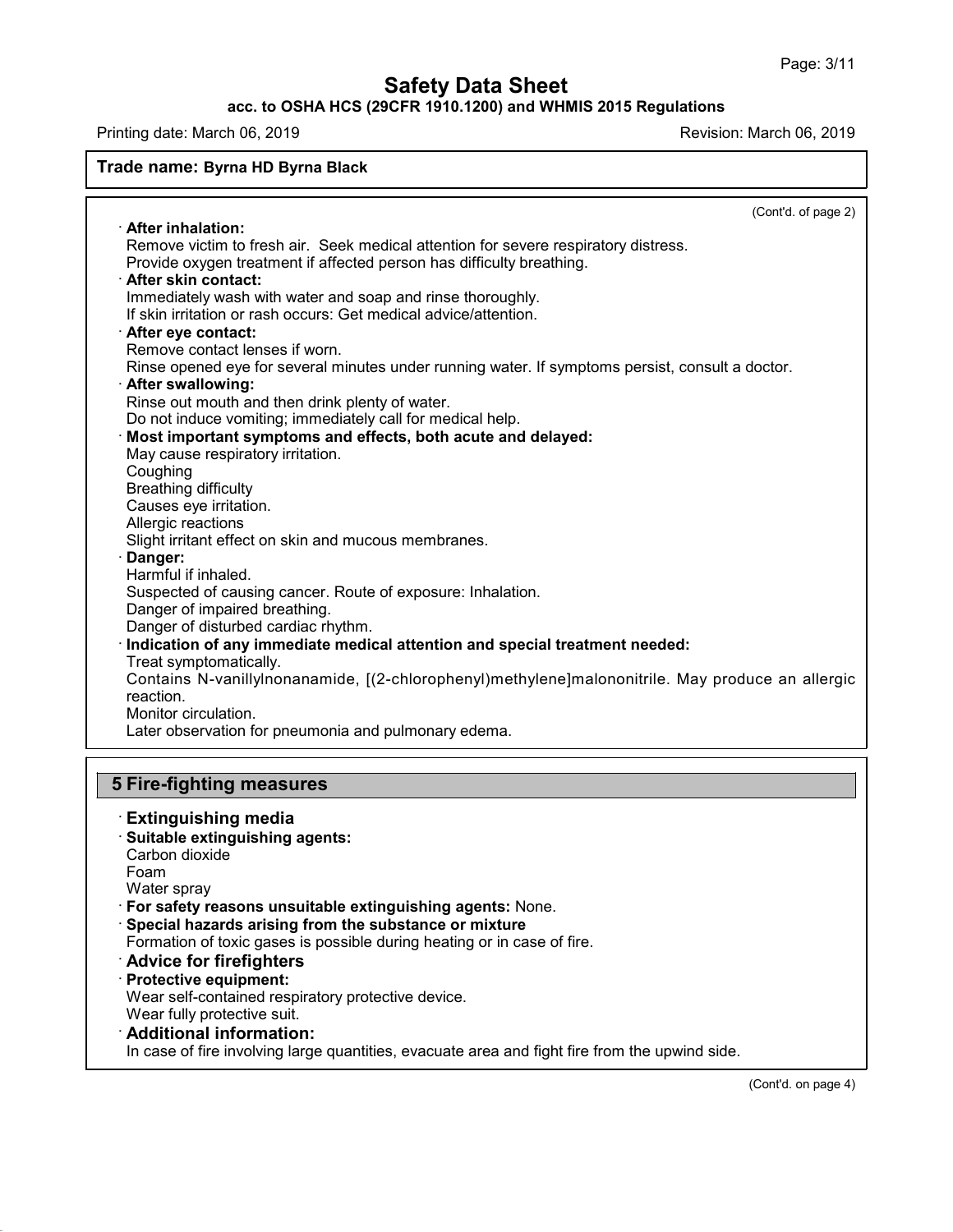# **acc. to OSHA HCS (29CFR 1910.1200) and WHMIS 2015 Regulations**

Printing date: March 06, 2019 **Printing date: March 06, 2019** Revision: March 06, 2019

### **Trade name: Byrna HD Byrna Black**

(Cont'd. of page 3)

## **6 Accidental release measures**

## · **Personal precautions, protective equipment and emergency procedures** Wear protective equipment. Keep unprotected persons away. Ensure adequate ventilation. Avoid formation of dust. Avoid breathing dust. · **Environmental precautions** No special measures required. · **Methods and material for containment and cleaning up** Sweep up and place into an appropriate container. Send for recovery or disposal in suitable receptacles. · **Reference to other sections** See Section 7 for information on safe handling. See Section 8 for information on personal protection equipment. See Section 13 for disposal information.

# **7 Handling and storage**

#### · **Handling**

48.0

# · **Precautions for safe handling:**

Open and handle receptacle with care. Avoid breathing dust. Keep out of reach of children.

#### · **Conditions for safe storage, including any incompatibilities**

· **Requirements to be met by storerooms and receptacles:**

Store in cool, dry conditions in well sealed receptacles.

- · **Information about storage in one common storage facility:** Store away from foodstuffs.
- · **Specific end use(s)** No relevant information available.

| 8 Exposure controls/personal protection |                                                                                 |  |
|-----------------------------------------|---------------------------------------------------------------------------------|--|
| <b>Control parameters</b>               |                                                                                 |  |
|                                         | Components with limit values that require monitoring at the workplace:          |  |
|                                         | 21645-51-2 aluminium hydroxide                                                  |  |
| REL (USA)                               | Long-term value: 2 mg/m <sup>3</sup><br>as Al                                   |  |
| TLV (USA)                               | Long-term value: 1* mg/m <sup>3</sup><br>as AI;*as respirable fraction          |  |
| EL (Canada)                             | Long-term value: 10 mg/m <sup>3</sup>                                           |  |
| 9005-25-8 Starch                        |                                                                                 |  |
| PEL (USA)                               | Long-term value: 15* 5** mg/m <sup>3</sup><br>*total dust **respirable fraction |  |
| REL (USA)                               | Long-term value: 10* 5** mg/m <sup>3</sup><br>*total dust **respirable fraction |  |
|                                         | (Cont'd. on page 5)                                                             |  |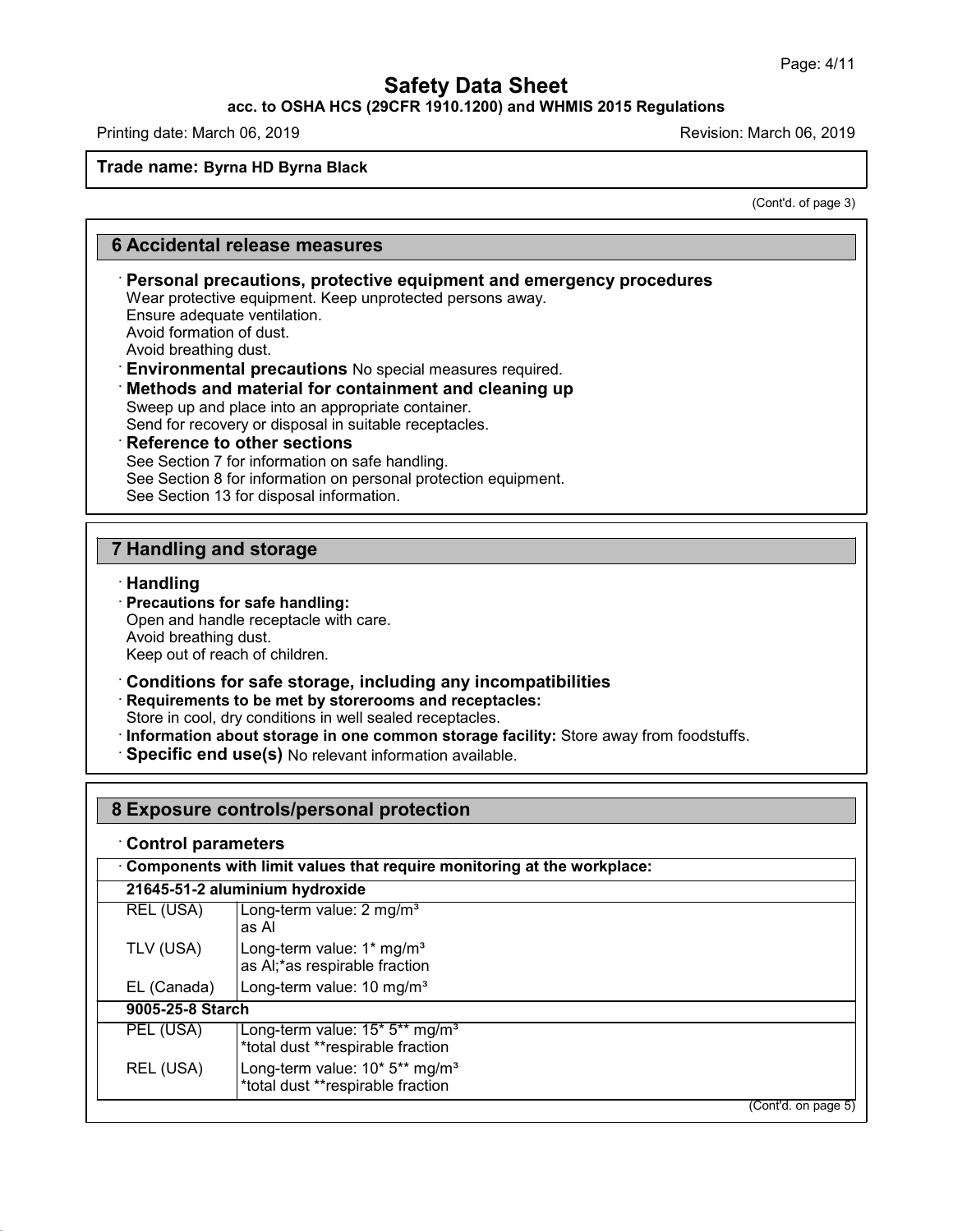## **acc. to OSHA HCS (29CFR 1910.1200) and WHMIS 2015 Regulations**

Printing date: March 06, 2019 **Printing date:** March 06, 2019

48.0

**Trade name: Byrna HD Byrna Black**

|                        | (Cont'd. of page 4)                                                                                                  |
|------------------------|----------------------------------------------------------------------------------------------------------------------|
| <b>TLV (USA)</b>       | Long-term value: 10 mg/m <sup>3</sup>                                                                                |
| EL (Canada)            | Long-term value: 10* 3** mg/m <sup>3</sup><br>*total dust;**respirable fraction                                      |
| EV (Canada)            | Long-term value: 10 mg/m <sup>3</sup><br>total dust                                                                  |
|                        | LMPE (Mexico) Long-term value: 10 mg/m <sup>3</sup><br>A4                                                            |
|                        | 14807-96-6 Talc (Mg3H2(SiO3)4)                                                                                       |
| PEL (USA)              | Long-term value: 20 mppcf ppm<br>(containing <1% Quartz)                                                             |
| REL (USA)              | Long-term value: 2* mg/m <sup>3</sup><br>*respirable dust; and <1% Quartz                                            |
| TLV (USA)              | Long-term value: 2* mg/m <sup>3</sup><br>*as respirable fraction; E                                                  |
| EL (Canada)            | Long-term value: 2 *0.1 f/cc mg/m <sup>3</sup><br>resp. * if contains asbestos: ACGIH A1, IARC 1                     |
| EV (Canada)            | Long-term value: 2* mg/m <sup>3</sup> , 2 f/cc ppm<br>*respirable                                                    |
|                        | LMPE (Mexico) Long-term value: 2* mg/m <sup>3</sup><br>A4, *fracción respirable                                      |
| 1333-86-4 Carbon black |                                                                                                                      |
| PEL (USA)              | Long-term value: 3.5 mg/m <sup>3</sup>                                                                               |
| REL (USA)              | Long-term value: 3.5* mg/m <sup>3</sup><br>*0.1 in presence of PAHs;See Pocket Guide Apps.A+C                        |
| TLV (USA)              | Long-term value: 3* mg/m <sup>3</sup><br>*inhalable fraction                                                         |
| EL (Canada)            | Long-term value: 3 mg/m <sup>3</sup><br><b>IARC 2B</b>                                                               |
| EV (Canada)            | Long-term value: 3.5 mg/m <sup>3</sup>                                                                               |
|                        | LMPE (Mexico) Long-term value: $3*$ mg/m <sup>3</sup><br>A3, *fracción inhalable                                     |
|                        | 2698-41-1 [(2-chlorophenyl)methylene]malononitrile                                                                   |
| PEL (USA)              | Long-term value: 0.4 mg/m <sup>3</sup> , 0.05 ppm                                                                    |
| REL (USA)              | Ceiling limit value: 0.4 mg/m <sup>3</sup> , 0.05 ppm<br>Skin                                                        |
| TLV (USA)              | Ceiling limit value: (0.39) NIC-0.39* mg/m <sup>3</sup> , (0.05) NIC-0.05* ppm<br>*inhalable fraction and vapor;Skin |
| EL (Canada)            | Ceiling limit value: 0.05 ppm<br>Skin, S(D)                                                                          |
| EV (Canada)            | Ceiling limit value: 0.4 mg/m <sup>3</sup> , 0.05 ppm<br>Skin                                                        |
|                        | LMPE (Mexico) Ceiling limit value: 0.05 ppm                                                                          |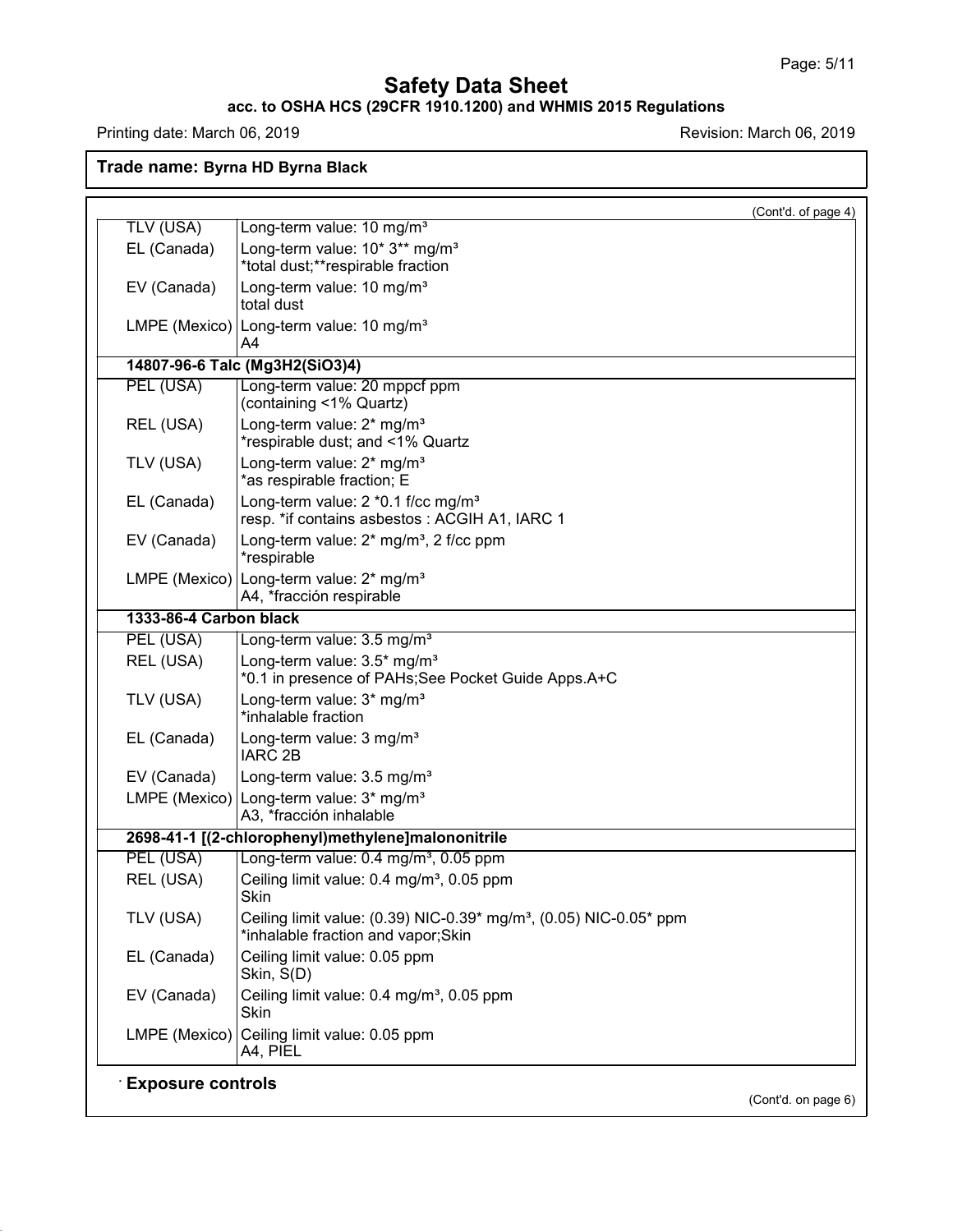## **acc. to OSHA HCS (29CFR 1910.1200) and WHMIS 2015 Regulations**

Printing date: March 06, 2019 **Printing date: March 06, 2019** Revision: March 06, 2019

48.0

**Trade name: Byrna HD Byrna Black** (Cont'd. of page 5) · **General protective and hygienic measures:** Keep away from foodstuffs, beverages and feed. Wash hands before breaks and at the end of work. Avoid contact with the eyes and skin. Avoid breathing dust. · **Engineering controls:** Provide adequate ventilation. · **Breathing equipment:** Not required under normal conditions of use. Wear appropriate NIOSH respirator when ventilation is inadequate and occupational exposure limits are exceeded. · **Protection of hands:** Wear protective gloves to handle contents of damaged or leaking units. The glove material has to be impermeable and resistant to the product/ the substance/ the preparation. · **Eye protection:** Safety glasses · **Body protection:** Protective work clothing · **Limitation and supervision of exposure into the environment** No relevant information available. · **Risk management measures** No relevant information available.

| Information on basic physical and chemical properties |                                                              |
|-------------------------------------------------------|--------------------------------------------------------------|
| Appearance:                                           |                                                              |
| Form:                                                 | Outer shell containing powder, granular, or solid materials. |
| Color:                                                | Green and Grey                                               |
| Odor:                                                 | Pungent                                                      |
| Odor threshold:                                       | Not determined.                                              |
| pH-value:                                             | Not applicable.                                              |
| Melting point/Melting range:                          | Not determined.                                              |
| <b>Boiling point/Boiling range:</b>                   | Not determined.                                              |
| · Flash point:                                        | Not applicable.                                              |
| · Flammability (solid, gaseous):                      | Product is not flammable.                                    |
| Auto-ignition temperature:                            | Not determined.                                              |
| Decomposition temperature:                            | Not determined.                                              |
| Danger of explosion:                                  | Heating may cause an explosion.                              |
| <b>Explosion limits</b>                               |                                                              |
| Lower:                                                | Not determined.                                              |
| Upper:                                                | Not determined.                                              |
| Oxidizing properties:                                 | Non-oxidizing.                                               |
| · Vapor pressure:                                     | Not applicable.                                              |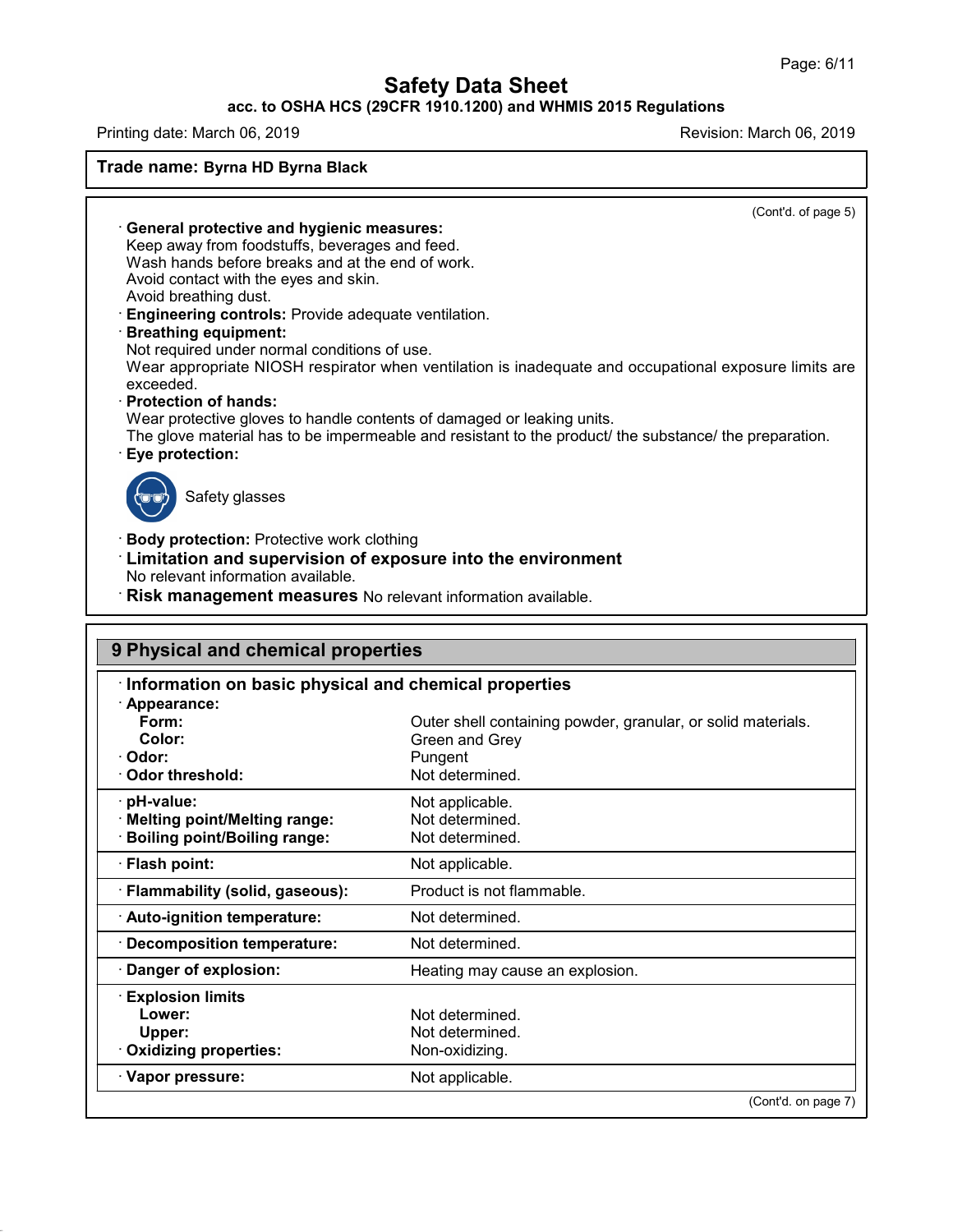# **acc. to OSHA HCS (29CFR 1910.1200) and WHMIS 2015 Regulations**

Printing date: March 06, 2019 **Printing date:** March 06, 2019

**Trade name: Byrna HD Byrna Black**

|                                                            |                                    | (Cont'd. of page 6) |
|------------------------------------------------------------|------------------------------------|---------------------|
| · Density:                                                 |                                    |                     |
| <b>Relative density:</b>                                   | Not determined.                    |                     |
| Vapor density:                                             | Not applicable.                    |                     |
| <b>Evaporation rate:</b>                                   | Not applicable.                    |                     |
| · Solubility in / Miscibility with                         |                                    |                     |
| Water:                                                     | Insoluble.                         |                     |
| · Partition coefficient (n-octanol/water): Not determined. |                                    |                     |
| $\cdot$ Viscosity                                          |                                    |                     |
| Dynamic:                                                   | Not applicable.                    |                     |
| Kinematic:                                                 | Not applicable.                    |                     |
| Other information                                          | No relevant information available. |                     |

# **10 Stability and reactivity**

· **Reactivity:** No relevant information available.

- · **Chemical stability:**
- · **Thermal decomposition / conditions to be avoided:**

No decomposition if used and stored according to specifications.

· **Possibility of hazardous reactions** Reacts with strong acids and alkali.

· **Conditions to avoid**

Excessive heat.

48.0

Prevent formation of dust.

· **Incompatible materials** Oxidizers, strong bases, strong acids

## · **Hazardous decomposition products**

Under fire conditions only:

Carbon monoxide and carbon dioxide

Chlorine compounds

|                     | 11 Toxicological information                                |
|---------------------|-------------------------------------------------------------|
|                     | : Information on toxicological effects                      |
| · Acute toxicity:   |                                                             |
| Harmful if inhaled. |                                                             |
|                     | May be harmful if swallowed.                                |
|                     | <b>LD/LC50 values that are relevant for classification:</b> |
|                     | 1333-86-4 Carbon black                                      |
| Oral                | $ LD50 $ 10000 mg/kg (rat)                                  |
|                     | 8023-77-6 Oleoresin Capsicum                                |
| Oral                | LD50 3000 mg/kg (rat)                                       |
|                     | Dermal LD50   > 2500 mg/kg (mouse)                          |
|                     | 2698-41-1 [(2-chlorophenyl)methylene]malononitrile          |
| Oral                | LD50   178 mg/kg (rat)                                      |
|                     | (Cont'd. on page 8)                                         |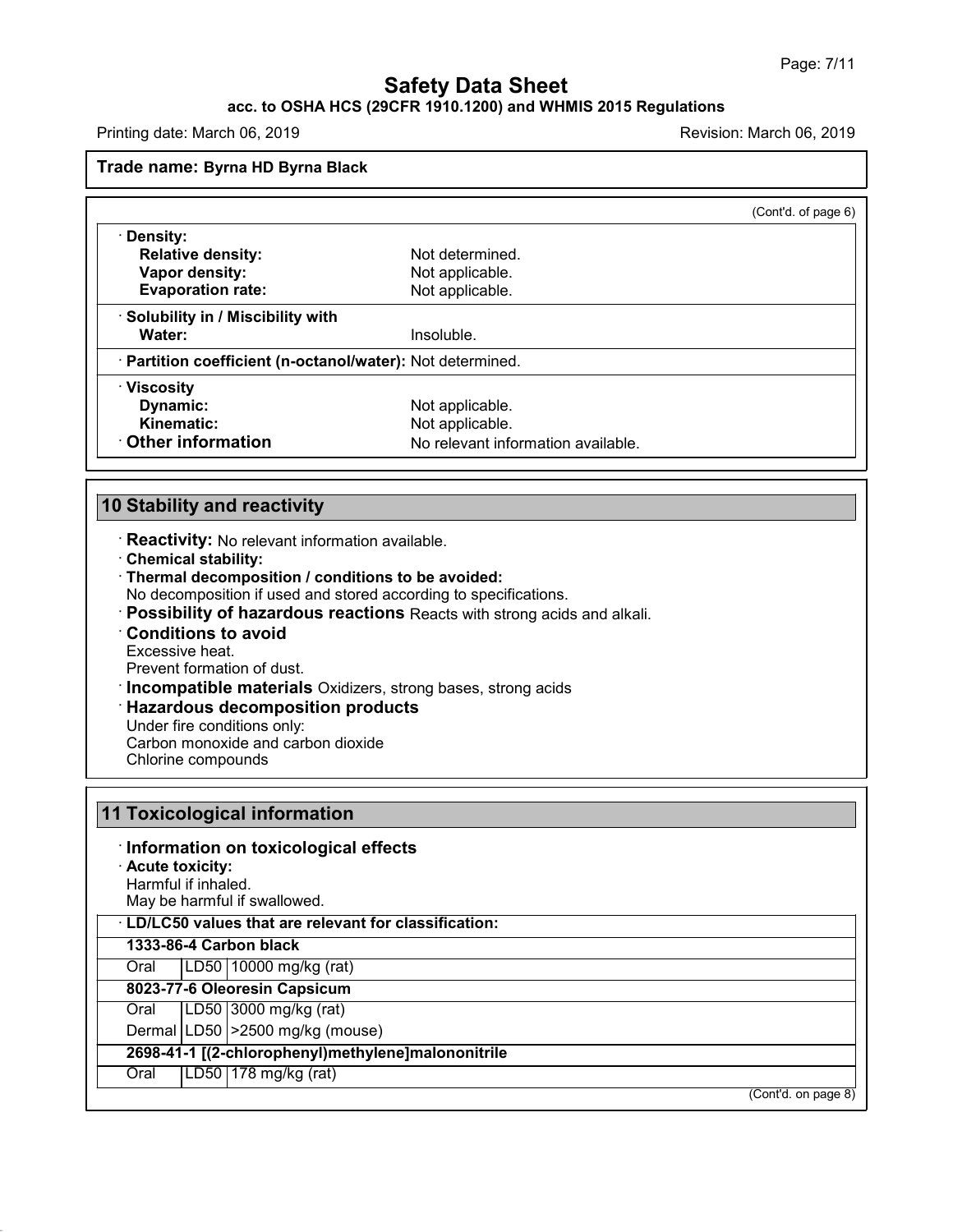## **acc. to OSHA HCS (29CFR 1910.1200) and WHMIS 2015 Regulations**

Printing date: March 06, 2019 **Printing date: March 06, 2019** Revision: March 06, 2019

#### **Trade name: Byrna HD Byrna Black**

(Cont'd. of page 7)

- · **Primary irritant effect:**
- · **On the skin:** Based on available data, the classification criteria are not met.
- · **On the eye:** Causes eye irritation.
- · **Sensitization:**

Contains N-vanillylnonanamide, [(2-chlorophenyl)methylene]malononitrile. May produce an allergic reaction.

## · **IARC (International Agency for Research on Cancer):**

1333-86-4 Carbon black 2B

## · **NTP (National Toxicology Program):**

None of the ingredients are listed.

## · **OSHA-Ca (Occupational Safety & Health Administration):**

None of the ingredients are listed.

## · **Probable route(s) of exposure:**

Ingestion.

Inhalation.

Eye contact.

Skin contact.

- · **Repeated dose toxicity:** Long term inhalation of product dust may be harmful.
- · **Germ cell mutagenicity:** Based on available data, the classification criteria are not met.
- · **Carcinogenicity:** Suspected of causing cancer. Route of exposure: Inhalation.
- · **Reproductive toxicity:** Based on available data, the classification criteria are not met.
- · **STOT-single exposure:** May cause respiratory irritation.
- · **STOT-repeated exposure:** Based on available data, the classification criteria are not met.
- · **Aspiration hazard:** Based on available data, the classification criteria are not met.

## **12 Ecological information**

- · **Toxicity**
- · **Aquatic toxicity**

The product contains materials that are harmful to the environment.

**2698-41-1 [(2-chlorophenyl)methylene]malononitrile**

EC50 0.2-0.3 mg/kg (Oncorhynchus mykiss)

· **Persistence and degradability** No relevant information available.

· **Bioaccumulative potential:** No relevant information available.

· **Mobility in soil:** No relevant information available.

## · **Results of PBT and vPvB assessment**

· **PBT:** Not applicable.

· **vPvB:** Not applicable.

· **Other adverse effects** No relevant information available.

# **13 Disposal considerations**

## · **Waste treatment methods**

#### · **Recommendation:**

48.0

The user of this material has the responsibility to dispose of unused material, residues and containers in

(Cont'd. on page 9)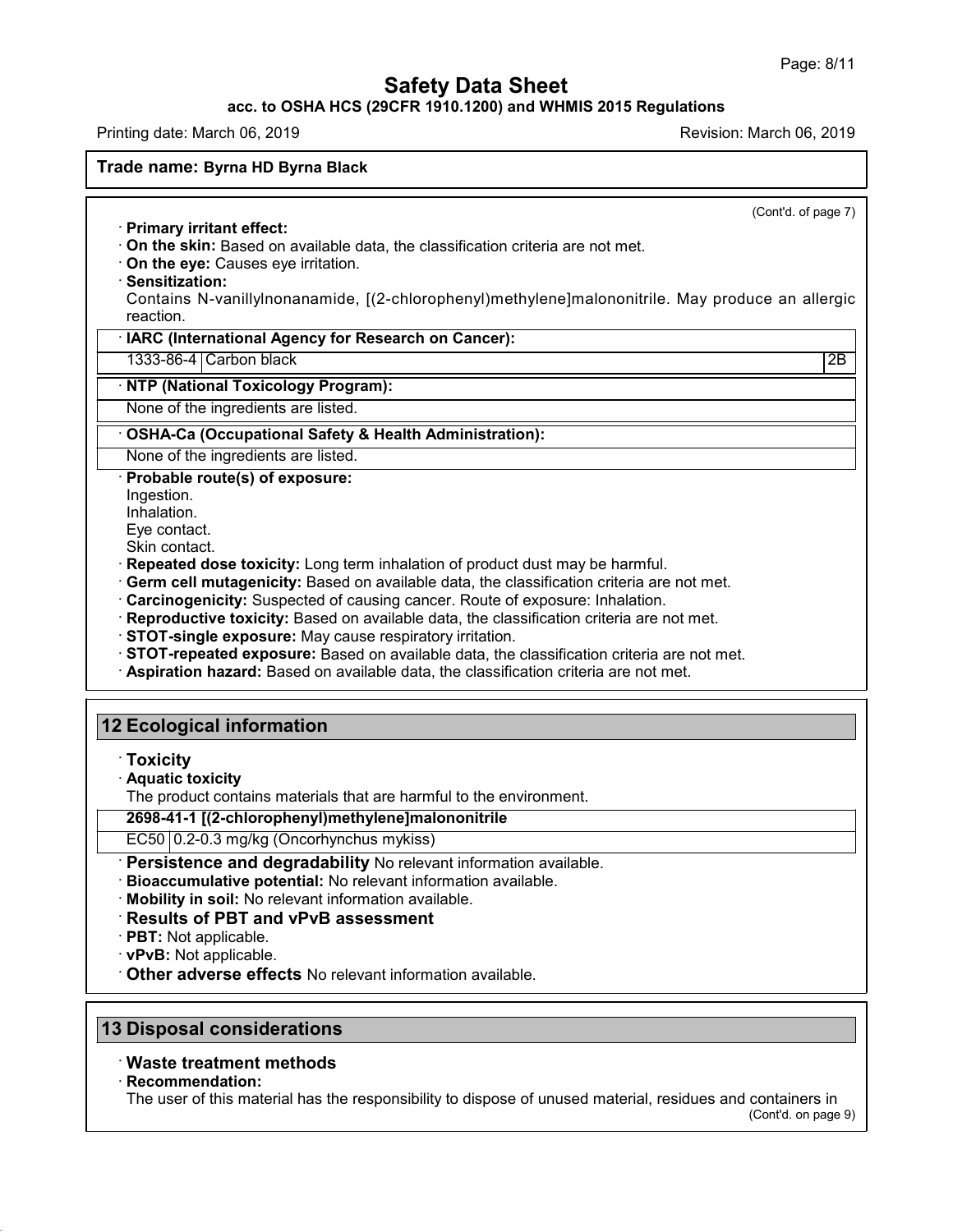**acc. to OSHA HCS (29CFR 1910.1200) and WHMIS 2015 Regulations**

Printing date: March 06, 2019 **Printing date: March 06, 2019** Revision: March 06, 2019

**Trade name: Byrna HD Byrna Black**

(Cont'd. of page 8) compliance with all relevant local, state and federal laws and regulations regarding treatment, storage and disposal for hazardous and nonhazardous wastes.

## · **Uncleaned packagings**

· **Recommendation:** Disposal must be made according to official regulations.

| <b>14 Transport information</b>                                                   |                                                                                                                        |
|-----------------------------------------------------------------------------------|------------------------------------------------------------------------------------------------------------------------|
| · UN-Number<br>· DOT, ADR/RID/ADN, IMDG<br>$\cdot$ IATA                           | Not regulated.<br><b>UN3335</b>                                                                                        |
| $\cdot$ UN proper shipping name<br>· DOT, ADR/RID/ADN, IMDG<br>· IATA             | Not regulated.<br>Aviation regulated solid, n.o.s. ([(2-chlorophenyl)<br>methylene]malononitrile, oleoresin capsaicin) |
| Transport hazard class(es)                                                        |                                                                                                                        |
| · DOT, ADR/RID/ADN, IMDG<br>· Class                                               | Not regulated.                                                                                                         |
| $\cdot$ IATA                                                                      |                                                                                                                        |
|                                                                                   |                                                                                                                        |
| · Class                                                                           | 9                                                                                                                      |
| · Label                                                                           | 9                                                                                                                      |
| · Packing group<br>· DOT, ADR/RID/ADN, IMDG<br>$\cdot$ IATA                       | Not regulated.<br>Ш                                                                                                    |
| $\cdot$ Environmental hazards<br>· Marine pollutant:                              | No                                                                                                                     |
| <b>Special precautions for user</b>                                               | Not applicable.                                                                                                        |
| Transport in bulk according to Annex II of<br><b>MARPOL73/78 and the IBC Code</b> | Not applicable.                                                                                                        |

## **15 Regulatory information**

48.0

· **Safety, health and environmental regulations/legislation specific for the substance or mixture** · **United States (USA)** · **SARA** · **Section 302 (extremely hazardous substances):** None of the ingredients are listed.

(Cont'd. on page 10)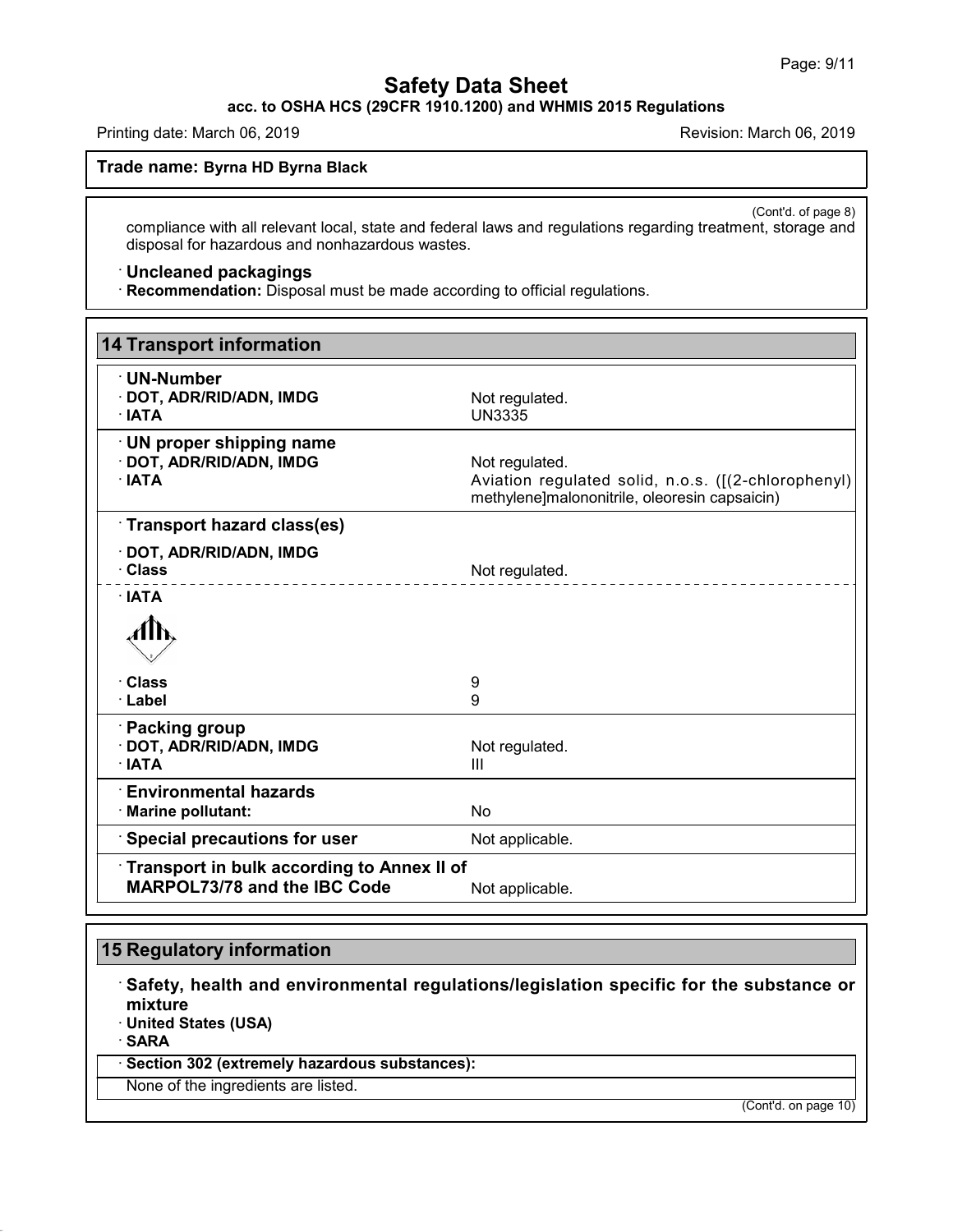#### **acc. to OSHA HCS (29CFR 1910.1200) and WHMIS 2015 Regulations**

Printing date: March 06, 2019 **Printing date: March 06, 2019** Revision: March 06, 2019

**Trade name: Byrna HD Byrna Black**

(Cont'd. of page 9)

· **Section 355 (extremely hazardous substances):**

None of the ingredients are listed.

None of the ingredients are listed.

· **Section 313 (Specific toxic chemical listings):**

· **TSCA (Toxic Substances Control Act)**

All ingredients are listed.

· **Proposition 65 (California)**

· **Chemicals known to cause cancer:**

14807-96-6 Talc (Mg3H2(SiO3)4)

1333-86-4 Carbon black

· **Chemicals known to cause developmental toxicity for females:**

None of the ingredients are listed.

· **Chemicals known to cause developmental toxicity for males:**

None of the ingredients are listed.

· **Chemicals known to cause developmental toxicity:**

None of the ingredients are listed.

· **EPA (Environmental Protection Agency):**

None of the ingredients are listed.

· **IARC (International Agency for Research on Cancer):**

1333-86-4 Carbon black 2B

· **Canadian Domestic Substances List (DSL) (Substances not listed.):**

All ingredients listed on DSL or NDSL.

## **16 Other information**

48.0

This information is based on our present knowledge. However, this shall not constitute a guarantee for any specific product features and shall not establish a legally valid contractual relationship.

#### · **Abbreviations and acronyms:**

ADR: European Agreement concerning the International Carriage of Dangerous Goods by Road IMDG: International Maritime Code for Dangerous Goods DOT: US Department of Transportation IATA: International Air Transport Association CAS: Chemical Abstracts Service (division of the American Chemical Society) LC50: Lethal concentration, 50 percent LD50: Lethal dose, 50 percent PBT: Persistant, Bio-accumulable, Toxic vPvB: very Persistent and very Bioaccumulative OSHA: Occupational Safety & Health Administration Acute Tox. 3: Acute toxicity – Category 3 Acute Tox. 4: Acute toxicity – Category 4 Acute Tox. 2: Acute toxicity – Category 2 Skin Irrit. 2: Skin corrosion/irritation – Category 2 Eye Irrit.2A: Serious eye damage/eye irritation – Category 2A Eye Irrit.2B: Serious eye damage/eye irritation – Category 2B Skin Sens. 1: Skin sensitisation – Category 1 Carc. 2: Carcinogenicity – Category 2 STOT SE 3: Specific target organ toxicity (single exposure) – Category 3